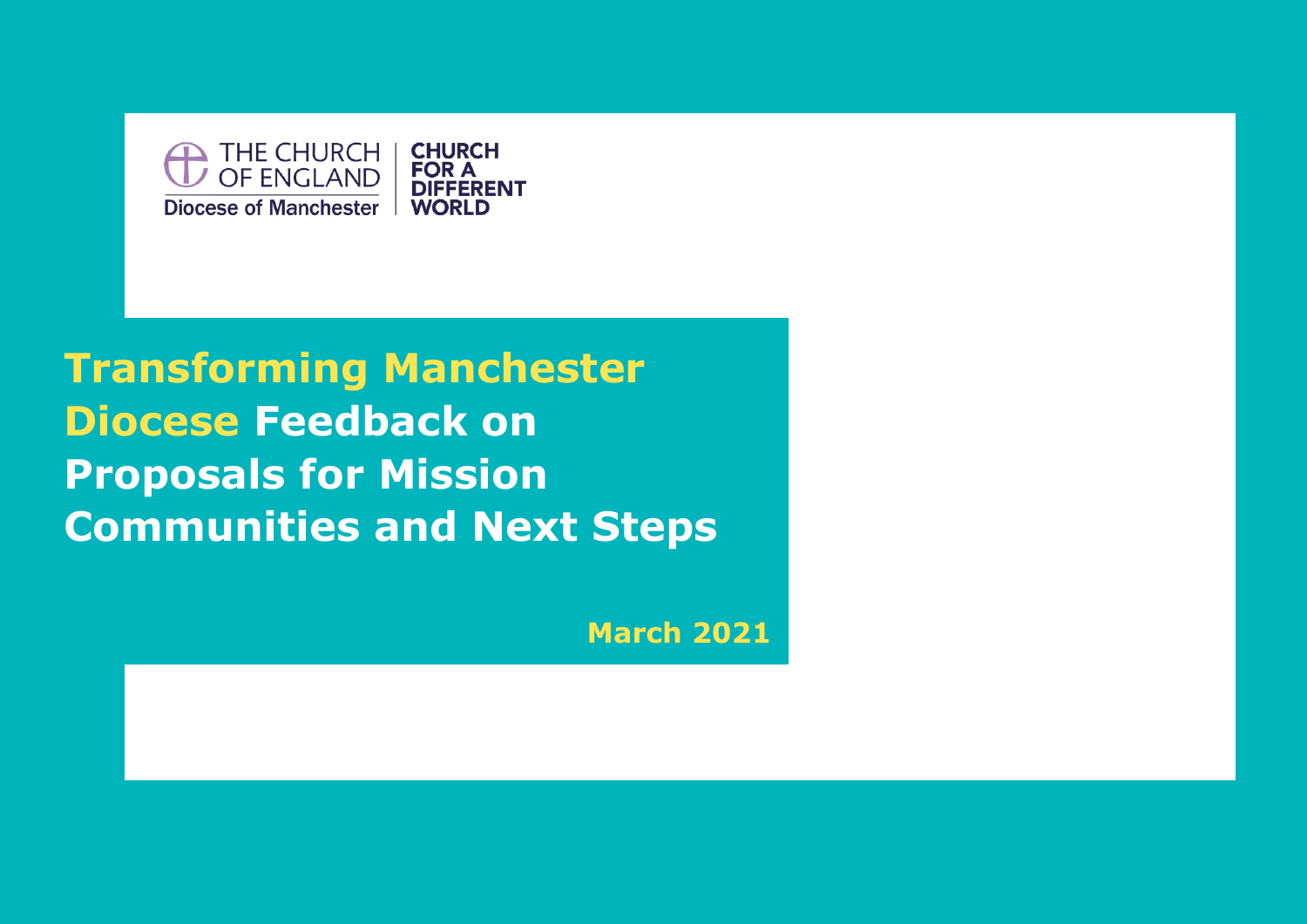### **Message from Bishop David**



#### Dear Friends

The proposals for mission communities that we shared with you in October 2020 set out an exciting way forward so that we can live out our vision for the Diocese of Manchester. They demonstrated our clear commitment to supporting and strengthening the parish system, and also to ensuring that our lay leaders are central to achieving that vision, working alongside our ordained leaders.

While the challenges we face are considerable, I am confident that the opportunities opening up to us are even greater. We have known for many years that we need to face up to and make major changes to ensure a healthy and vibrant future for our church here in Manchester.

We asked for your feedback on our preliminary proposals and I have been overwhelmed by the positive engagement with them and by the number of responses we have received.

In probably the biggest consultation exercise ever held in the diocese, we have heard the views of more than 1000 people. All your opinions are important to us and are helping us to discern the way forward as we continue to develop and refine the proposals over the coming months.

Alongside the consultations, we have moved ahead with the appointment for seven full-time Area Deans who will take up their posts in June 2021. The Area Deans will be crucial to laying the groundwork in our new deaneries and, working with Lay Chairs and other ordained and lay leaders, in delivering the diocese's transformation programme at local level.

I remain convinced that to achieve our goals, we need to be intentional, focused and supportive of each other. These are challenging times, but from what I know of all your work and commitment throughout the pandemic, I am sure that we will be able to rise to those challenges and emerge stronger in our ability and commitment to do all that God is asking of us in our diocese.

I ask you to remain prayerful and to join us in our monthly prayer meetings for the diocese as, under God, we discern the path before us together.

With every blessing,

+ Xn2 Mendede

+David Manchester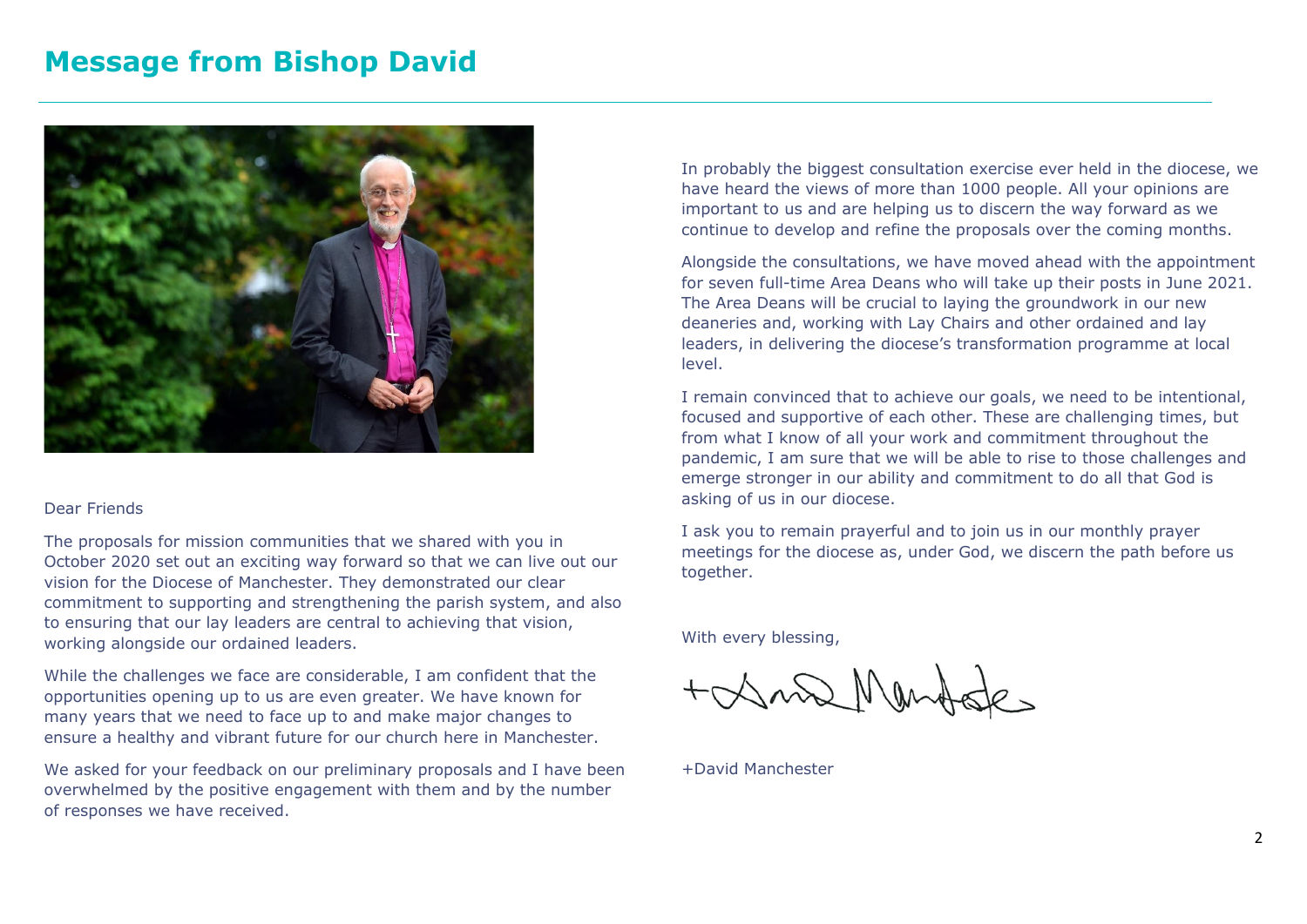### **Introduction**

In October 2020 we shared preliminary details of our proposals for mission communities which we believe will enable us to achieve our inspiring vision for local ministry across the Diocese of Manchester. The proposals can be found in *[Transforming Manchester Diocese: Briefing](https://d3hgrlq6yacptf.cloudfront.net/5fbd76bf103bd/content/pages/documents/1601907221884358987.pdf)  [document on the proposals for Mission Communities](https://d3hgrlq6yacptf.cloudfront.net/5fbd76bf103bd/content/pages/documents/1601907221884358987.pdf)*.

We invited a wide range of people to study the proposals and give us their feedback to help us reach agreement on the principles that should apply to the creation of mission communities.

We asked:

- What inspires you about the proposed vision for mission communities?
- Do you have any concerns about the key principles for mission communities?
- What are the opportunities and challenges of the proposed approach for your church community?

This report summaries the feedback that was received following an extensive consultation exercise between October 2020 and March 2021.

We want to thank everyone who considered the proposals and gave us their thoughts. We value enormously all the feedback that was received from more than 1000 people who took part in a range of consultation meetings (mostly over Zoom), and who emailed us either as individuals or on behalf of their PCC.

The proposals have been largely well-received, mainly because of a shared and growing understanding of the serious challenges – both missional and financial – facing our diocese. There is an acknowledgement that fundamental changes are needed to achieve our vision for 2030 – for there to be a 'growing, worshipping Christian presence at the heart of every community'.



There are also understandable concerns and questions, and requests for further information about how the proposals will work in practice and in a variety of different local contexts.

We are listening to what you tell us, and in response to your questions and comments we are continuing to develop the proposals for mission communities. We will provide more detail over the coming months, as set out in the timetable in this report.

We are also surrounding the transformation programme in prayer, and we invite you to join monthly prayer meetings hosted by Bishop Mark Davies as we bring our requests and concerns to God. Details of each prayer meeting can be found on the diocesan website [\(www.manchester.anglican.org/prayer\)](http://www.manchester.anglican.org/prayer), in the weekly e-news bulletin and on social media.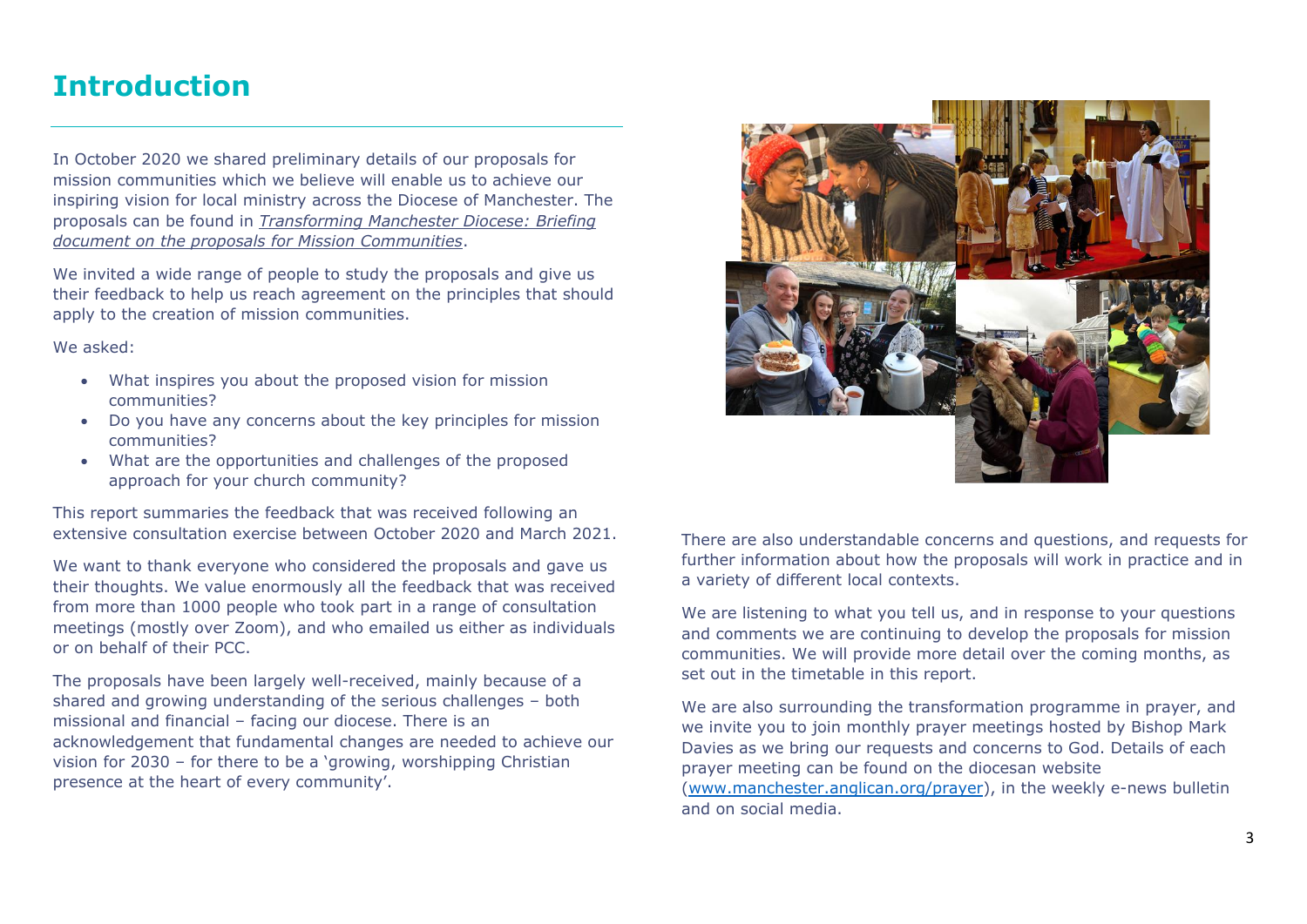We published our high-level proposals for mission communities in October 2020. The following stakeholders were asked to feed back on the mission community proposals, as of 1 March 2021:

- **Bishop's Council** 22 September 2020
- **DBF/DBE Staff** 23 September 2020
- **Leadership and Development Training**  8 October 2020
- **Synod** 10 October 2020
- **All 20 Deanery Synods** (or equivalent) 14 responses received so far
- **All 20 Clergy Chapter meetings** (or equivalent) 12 responses received so far
- **Area Deans, meeting** 16 November 2020
- **Lay Chairs, meeting** 19 November 2020
- **DMPC**  26 November 2020
- **Ecumenical Leaders Trustees Meeting –** 16 December 2020
- **Archdeaconry events –** 12 to 29 January 2021 700+ in attendance
- **Readers' Conference –** 6 February 2021.

There has also been a general invitation to respond to the proposals via email. So far we have received 18 responses from PCCs and 22 email responses from individuals.

A summary of the responses is included in the Appendix.

In this first stage of the engagement process, the proposals necessarily have been high level and broad brush to enable us to introduce the basic principles and avoid overwhelming people with detail.



In any case, the nature and spirit of the proposals is that we are not seeking to impose a detailed blueprint for mission communities. It is important to strike the right balance between top-down and bottom-up decision-making. The mission community proposals deliberately provide for a high degree of flexibility and every opportunity for local engagement and local choices. Mission priorities and operational detail will vary between communities and must be determined locally.

That said, the wide discussions on the proposals have also surfaced the key issues which now require further clarification, to ensure there is a solid, shared understanding of the vision for mission communities and how best to implement this. Our approach to addressing these issues is set out below: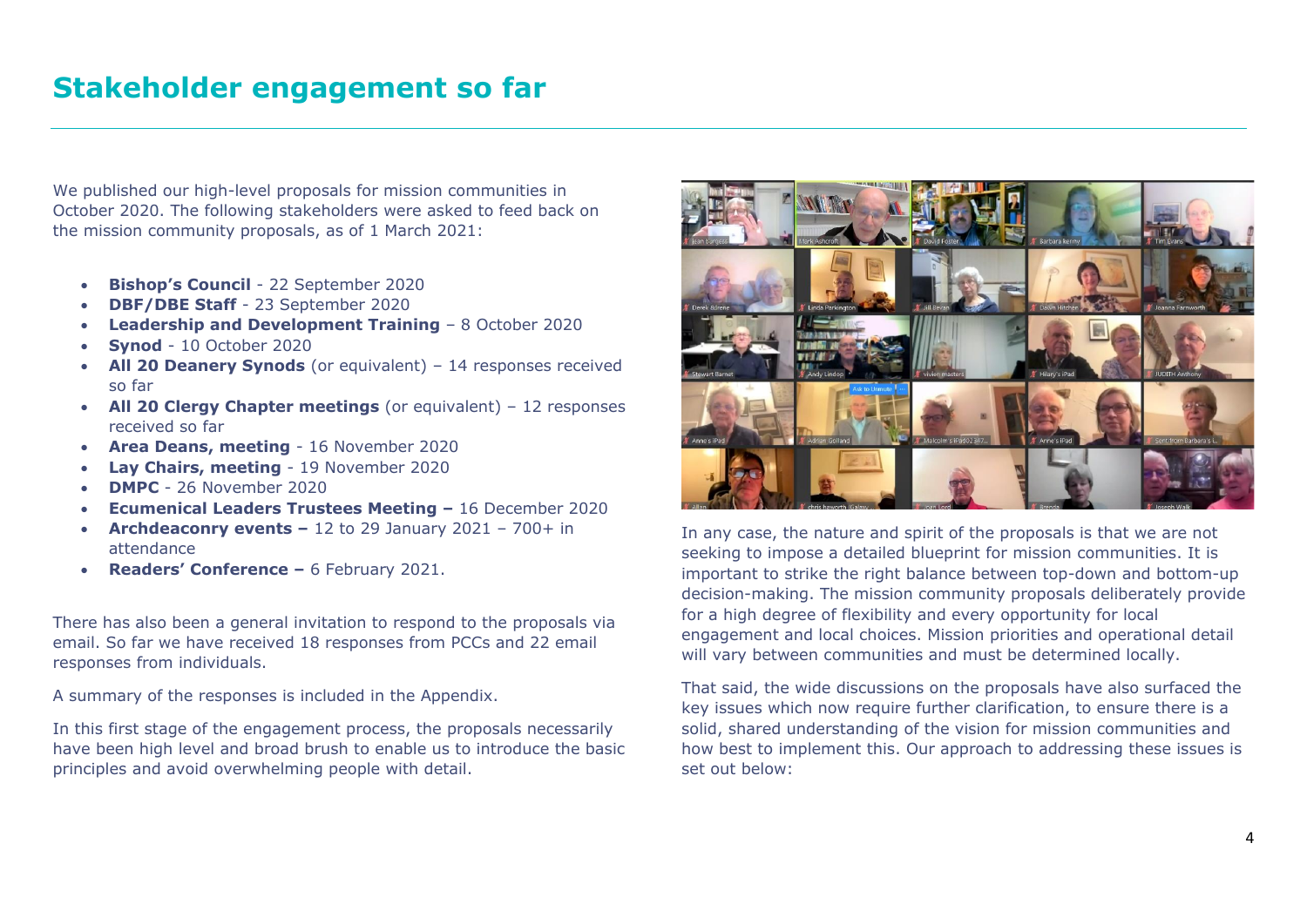### **Summary of responses received**



#### **The positives:**

- Mission communities will provide opportunities for sharing the gifts and talents and clergy and laity, and also resources.
- Change is timely and needed.
- The opportunity for different church traditions to work together is seen by many as being a positive thing.
- Mission communities will provide new and exciting opportunities for our ordinands and lay leaders.
- We can be confident about our ability to manage change, given our experience of lockdown.

### **Understandable concerns and questions:**

- The request for more transparency about church closures and clergy numbers.
- The structure, boundaries and geography of the proposed mission communities.
- A possible negative response from congregations, in particular older congregation members, and the need to engage them in a positive way with the proposals.
- The impact on the wellbeing of clergy and lay leaders and the implications for their workloads, in particular concerns about increased administration and bureaucracy.
- Concerns about different traditions working together.
- The process for appointing mission community leaders.

### **Some important themes emerged from the discussions that we will want to take into account as we move forward:**

- Support with good communication about the need for culture change
- The building of good relationships and trust, which will take time.
- Investment in the development and training of clergy and laity to support this change of culture.
- How to proceed at a manageable pace, particularly as we come out of the pandemic, while maintaining momentum and enthusiasm.
- The need to make clear decisions about closing churches if we are to be successful and not spread ourselves too thin – and corresponding concerns from some about the future of their churches.
- Remaining outward-looking and not getting distracted by in internal matters.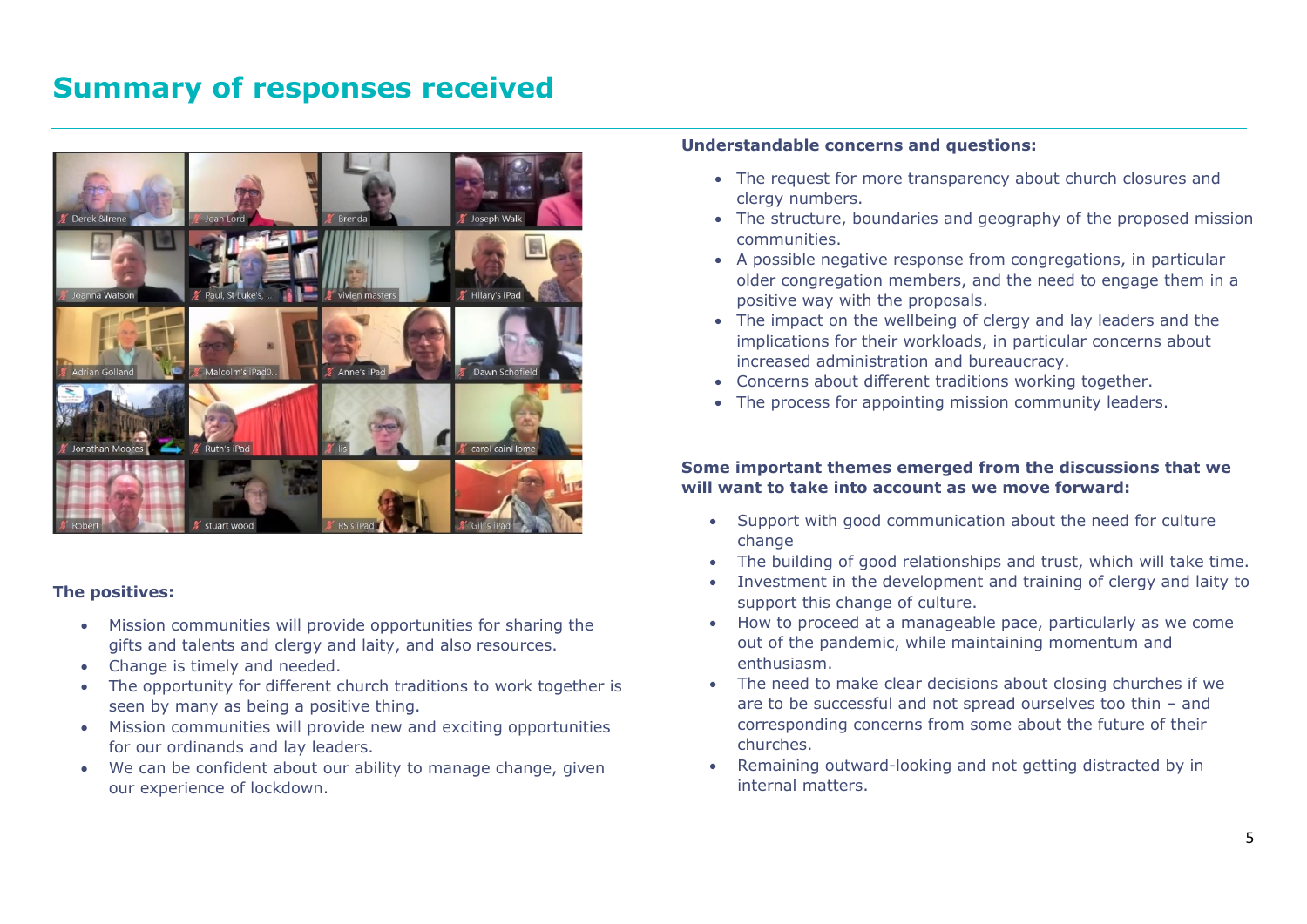### **Next steps**

Subject to the mission community proposals being agreed, the governance and implementation timetable is set out below:

#### **March 2021 - May 2021**

- The principles for mission communities will be further developed in the light of the feedback received so far and agreed at Bishop's Council on 26 May 2021. They will also be shared with Diocesan Synod on 12 June 2021. The key issues to be addressed at this stage are:
	- o The governance and legal arrangements for the new mission communities
	- o Roles and responsibilities for each mission community
	- o The principles underpinning the proposed groupings
	- o The further communication of our vision for mission communities.

#### **June 2021 – November 2021**

- The new Area Deans will lead local discussions with clergy and lay leaders and their parishes, to agree a final set of proposals for the mission community boundaries. Other issues to be addressed at this stage are:
	- o The process for selecting and appointing mission community leaders
	- o Deployment proposals for stipendiary posts and other leaders – lay and ordained
	- o Development and training for clergy and laity to support the changes
	- o Good practice guidance to support the formation of mission communities
	- o The implementation programme for mission communities.

• Mission community boundaries will be reviewed at Diocesan Mission and Pastoral Committee on 4 November 2021 and agreed at Bishop's Council on 18 November 2021.

#### **January 2022 onwards**

- New mission communities will start to be implemented as a set of informal arrangements from January 2022. Parishes will start to come together to build their shared vision and plans from this point.
- Formal governance structures will be adapted as appropriate through a five-year change programme.

A Mission Community Task & Finish Group has been set up from March 2021, with members from the different church traditions and clergy and lay representatives, to provide a steer on the issues set out in this paper. The Task & Finish group is being headed up by a member of Bishop's Leadership Team – Archdeacon Jean Burgess.

**We are still open to receiving feedback on the proposals. Please email your comments to: [differentworld@manchester.anglican.org](mailto:differentworld@manchester.anglican.org)**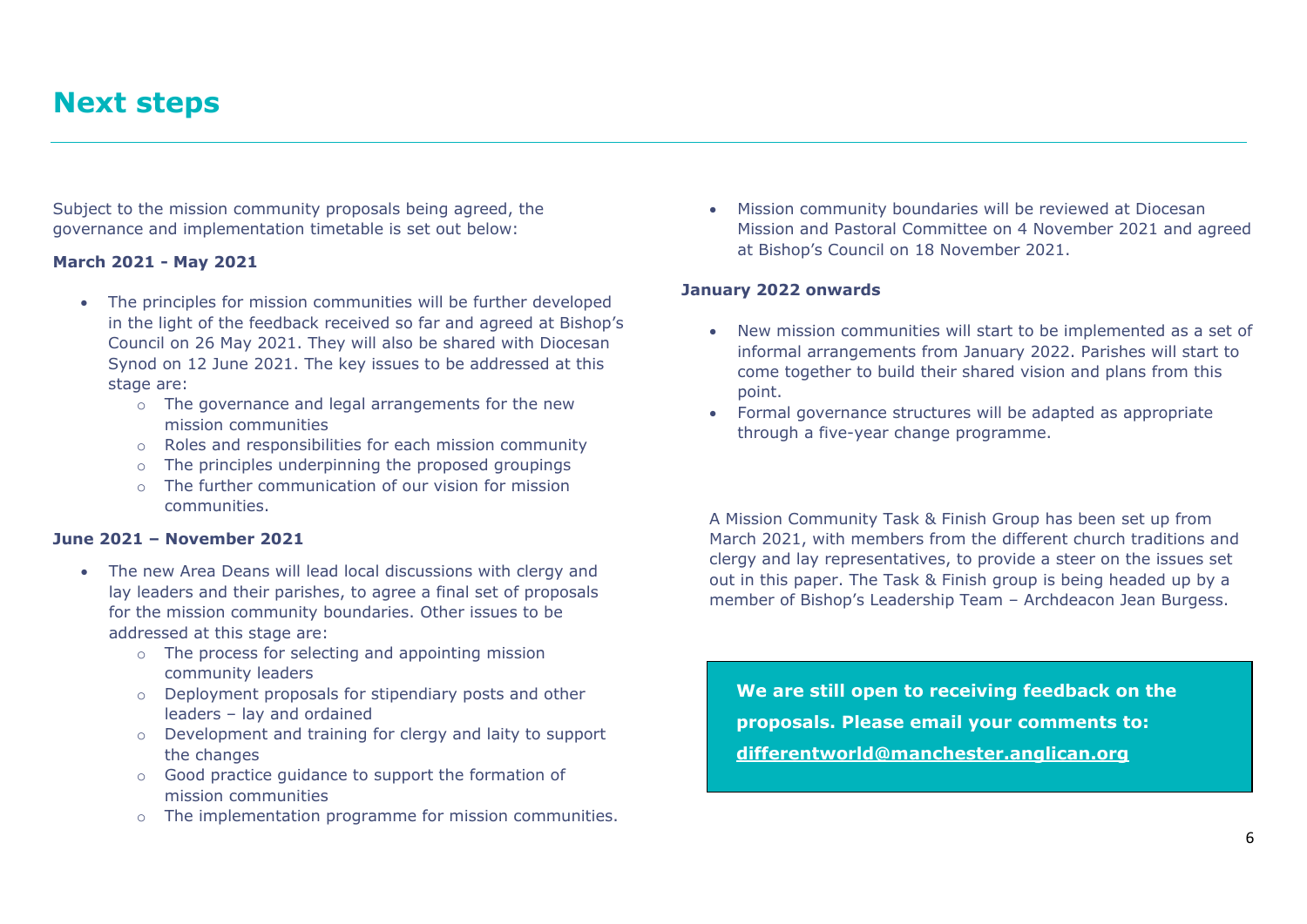### **Prayer**

### **A PRAYER OF LONGING AND HOPE IN A TIME OF DISCERNMENT**

Living and Loving God, as your pilgrim people in the Diocese of Manchester, we thank you for the great commission with which you have entrusted us: to love and serve, and to bring our parishes, schools, chaplaincies and all our communities into new life in Jesus Christ.

As we prepare for all you call us towards in the months and years to come, grant us hopeful and honest discernment; meet our anxieties, griefs and fears with your tender and comforting Spirit; and help us to greet the promise and challenge of each new day with openness, grace, and trust.

Teach us to pray in faith, hope and love, that we may go out into your world confident in your mission, and full of the Good News of Jesus Christ.

Amen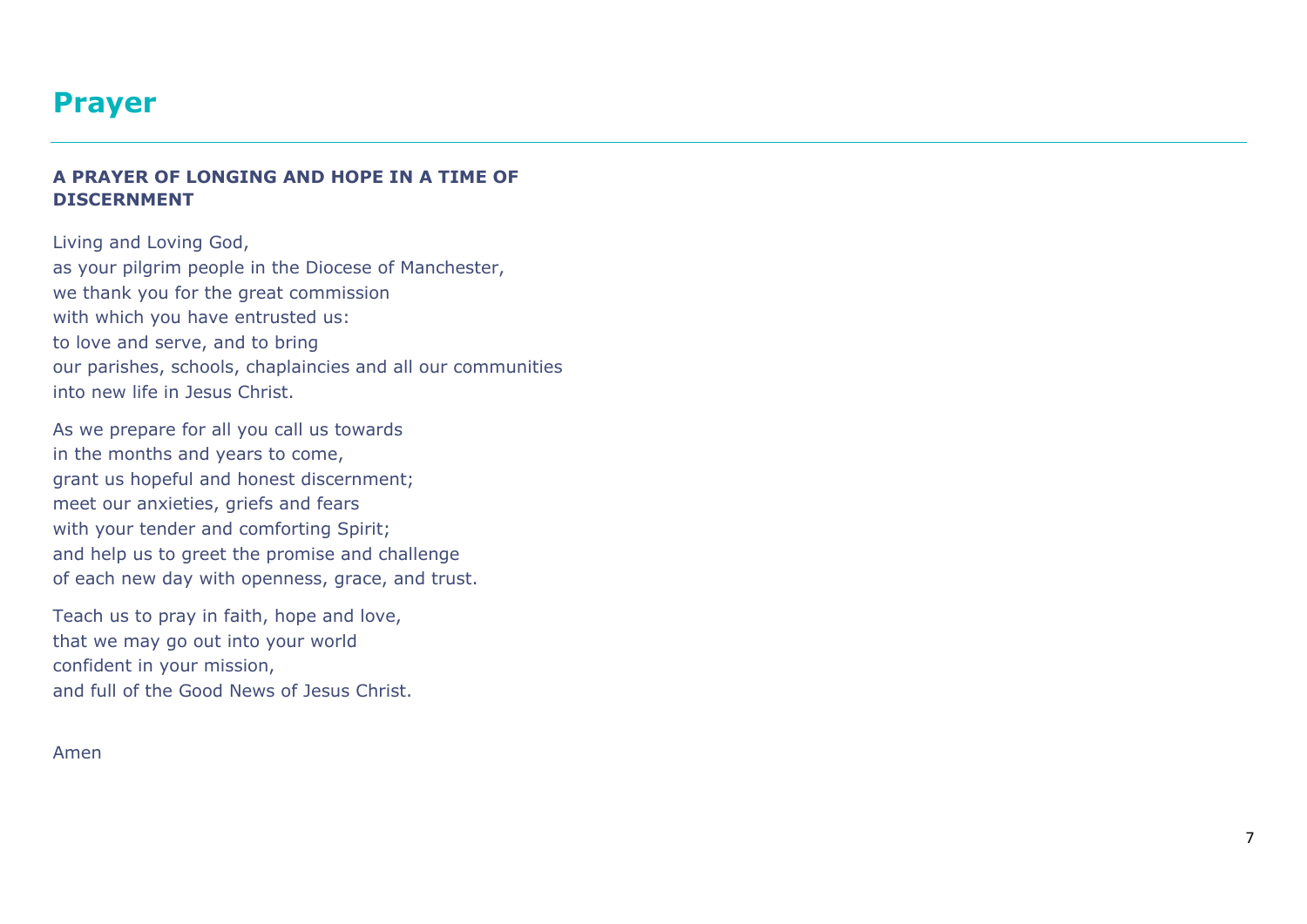## **APPENDIX: Summary of responses**

|                                                                                                                    | <b>Total</b>   | <b>Bishop's</b><br>Council /<br><b>DMPC</b> | <b>Area</b><br><b>Deacons</b><br>and Lay<br><b>Chairs</b> | <b>Deanery</b><br><b>Synods</b> | <b>Clergy</b><br><b>Chapters</b> | Arch-<br>deaconry<br><b>Events</b> | <b>Parishes</b>         | <b>Readers</b> | <b>Other</b><br><b>Responses</b> |
|--------------------------------------------------------------------------------------------------------------------|----------------|---------------------------------------------|-----------------------------------------------------------|---------------------------------|----------------------------------|------------------------------------|-------------------------|----------------|----------------------------------|
| What inspires you about the<br>proposed vision?                                                                    |                |                                             |                                                           |                                 |                                  |                                    |                         |                |                                  |
| Opportunities for using the gifts,<br>skills and talents of many                                                   | 49             | 4                                           | 4                                                         | 8                               | $\mathbf{1}$                     | 26                                 | 5                       |                | 1                                |
| <b>Opportunities to collaborate,</b><br>share and pool resources and<br>experiences                                | 46             | 3                                           | 1                                                         | 14                              | 3                                | 15                                 | $\overline{z}$          | 1              | $\overline{2}$                   |
| <b>Enables stronger Mission/</b><br><b>Action Plans</b>                                                            | 5 <sup>1</sup> |                                             |                                                           |                                 |                                  | $\overline{2}$                     | 3                       |                |                                  |
| <b>Change is timely and needed</b>                                                                                 | 43             | 5                                           | 6                                                         | 6                               | 3                                | 10                                 | 12                      | $\mathbf{1}$   |                                  |
| A more sustainable model than<br>what we have currently                                                            | 16             | 1                                           | 3                                                         | 4                               | $\overline{2}$                   | $\overline{2}$                     | 4                       |                |                                  |
| Adaptable / responsive /<br>resilient model                                                                        | 14             | 3                                           |                                                           | 3                               | $\mathbf{1}$                     | 5                                  | $\overline{\mathbf{2}}$ |                |                                  |
| <b>Opportunity to further nurture</b><br>ordinands and lay leaders                                                 | 20             | $\overline{\mathbf{2}}$                     |                                                           | 6                               | 3                                | 6                                  | $\overline{2}$          | 1              |                                  |
| Learning from lockdown (e.g.<br>Online) installs sense of<br>confidence in change                                  | 20             | $\overline{\mathbf{2}}$                     | 1                                                         | 3                               |                                  | 9                                  | 3                       |                | $\overline{2}$                   |
| <b>Collaborative mission is</b><br>something that is proven to<br>work in other areas/ pilot<br>deaneries/ diocese | 19             |                                             |                                                           | $\overline{\mathbf{2}}$         |                                  | 14                                 | 3                       |                |                                  |
| <b>Opportunity to take advantage</b><br>of lay gifts                                                               | 14             | $\overline{\mathbf{2}}$                     | 1                                                         | 4                               | 3                                | 3                                  |                         | 1              |                                  |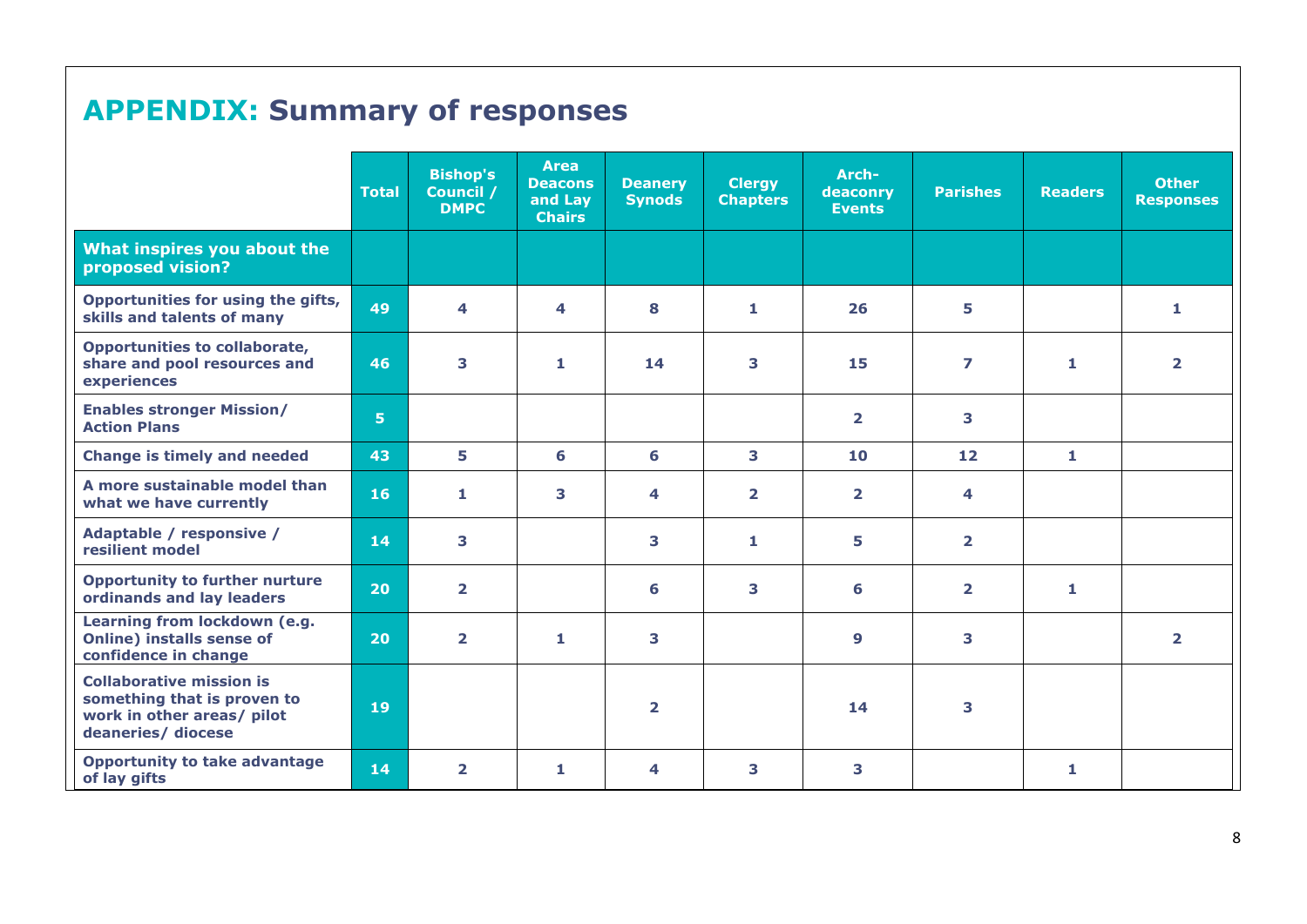|                                                                                      | <b>Total</b> | <b>Bishop's</b><br>Council /<br><b>DMPC</b> | <b>Area</b><br><b>Deacons</b><br>and Lay<br><b>Chairs</b> | <b>Deanery</b><br><b>Synods</b> | <b>Clergy</b><br><b>Chapters</b> | Arch-<br>deaconry<br><b>Events</b> | <b>Parishes</b> | <b>Readers</b> | <b>Other</b><br><b>Responses</b> |
|--------------------------------------------------------------------------------------|--------------|---------------------------------------------|-----------------------------------------------------------|---------------------------------|----------------------------------|------------------------------------|-----------------|----------------|----------------------------------|
| What inspires you about the<br>proposed vision?                                      |              |                                             |                                                           |                                 |                                  |                                    |                 |                |                                  |
| More opportunities to work with<br>young people                                      | 13           |                                             |                                                           |                                 |                                  | 10                                 | 2               |                |                                  |
| The missional focus allows us to<br>be responsive not reactive to<br>community needs | 15           |                                             |                                                           | 5                               |                                  | 3                                  | 3               |                |                                  |
| <b>Different church expressions</b><br>and traditions working together               | 29           | $\overline{\mathbf{z}}$                     |                                                           | 5                               | $\overline{2}$                   | 9                                  | 9               |                |                                  |
| <b>Training, support and</b><br>accountability between churches                      | 13           |                                             |                                                           | 4                               |                                  | 4                                  | 4               |                |                                  |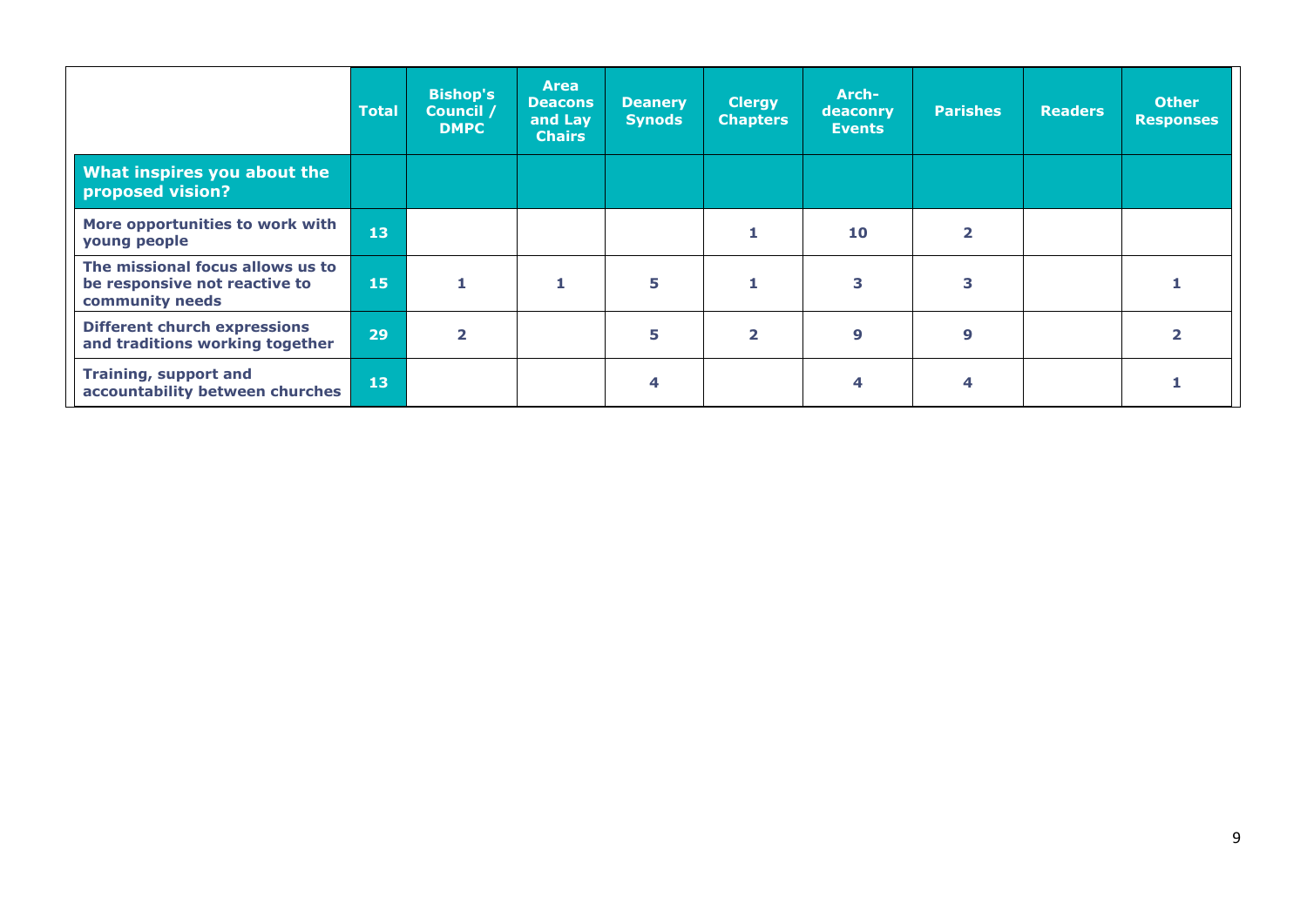|                                                                                                                                     | <b>Total</b>    | <b>Bishop's</b><br>Council /<br><b>DMPC</b> | <b>Area</b><br><b>Deacons</b><br>and Lay<br><b>Chairs</b> | <b>Deanery</b><br><b>Synods</b> | <b>Clergy</b><br><b>Chapters</b> | Arch-<br>deaconry<br><b>Events</b> | <b>Parishes</b>         | <b>Readers</b> | <b>Other</b><br><b>Responses</b> |
|-------------------------------------------------------------------------------------------------------------------------------------|-----------------|---------------------------------------------|-----------------------------------------------------------|---------------------------------|----------------------------------|------------------------------------|-------------------------|----------------|----------------------------------|
| <b>What are your concerns</b><br>about the proposals?                                                                               |                 |                                             |                                                           |                                 |                                  |                                    |                         |                |                                  |
| Care needed in the appointment<br>of the Mission Community<br><b>Leader role</b>                                                    | 20              | $\overline{\mathbf{2}}$                     |                                                           | 6                               | $\mathbf{1}$                     | 6                                  | 5                       |                |                                  |
| <b>Concerns that all responsibility</b><br>and workload falls on one<br>person/less people                                          | 20 <sub>2</sub> | 3                                           | $\mathbf{1}$                                              | 6                               | $\overline{2}$                   | 4                                  | $\overline{\mathbf{2}}$ | 1              | $\mathbf{1}$                     |
| Speed and timing (too quick or<br>not quick enough)                                                                                 | 17 <sup>2</sup> | $\overline{\mathbf{2}}$                     | 1                                                         | 5                               | $\overline{2}$                   | 4                                  | 3                       |                |                                  |
| Not enough information given                                                                                                        | 18              |                                             |                                                           | 4                               | $\mathbf{1}$                     | 6                                  | $\overline{ }$          |                |                                  |
| <b>Significant time needed to</b><br>implement cultural change                                                                      | 9 <sup>°</sup>  |                                             |                                                           | 4                               | 1                                | 1                                  | 3                       |                |                                  |
| <b>Concerns about collaboration</b><br>between lay and clergy                                                                       | 8               | 3                                           | $\mathbf{1}$                                              | $\overline{\mathbf{2}}$         |                                  | $\overline{\mathbf{2}}$            |                         |                |                                  |
| <b>Maintaining communication and</b><br>relationship between all levels of<br>leadership                                            | 11              | $\overline{\mathbf{2}}$                     |                                                           | 3                               |                                  | 3                                  | $\overline{\mathbf{2}}$ |                | 1.                               |
| <b>Concerns about losing individual</b><br>identity of a church community                                                           | 13              | 1                                           | $\mathbf{1}$                                              | 3                               | 1                                | 6                                  | $\mathbf{1}$            |                |                                  |
| <b>Challenge in supporting and</b><br>providing opportunities for lay<br>involvement                                                | 10              | $\overline{\mathbf{2}}$                     | 1                                                         | $\overline{\mathbf{2}}$         |                                  | $\overline{\mathbf{2}}$            | 3                       |                |                                  |
| Not feeling as if they can make<br>real contribution to the<br>proposals process                                                    | 11              | $\overline{\mathbf{2}}$                     |                                                           | $\mathbf{1}$                    | $\mathbf{1}$                     | 3                                  | 3                       |                | $\mathbf{1}$                     |
| The culture of 'one priest, one<br>church, one parish' inhibiting<br>growth                                                         | 14              | 1                                           | 1                                                         | 5                               | $\overline{2}$                   | 4                                  | $\mathbf{1}$            |                |                                  |
| <b>Concerns about different</b><br>churches working together -<br>negative history/ small churches<br>overwhelmed by large churches | 15              | 1.                                          | 1                                                         | 3                               | 1                                | 3                                  | 6                       |                |                                  |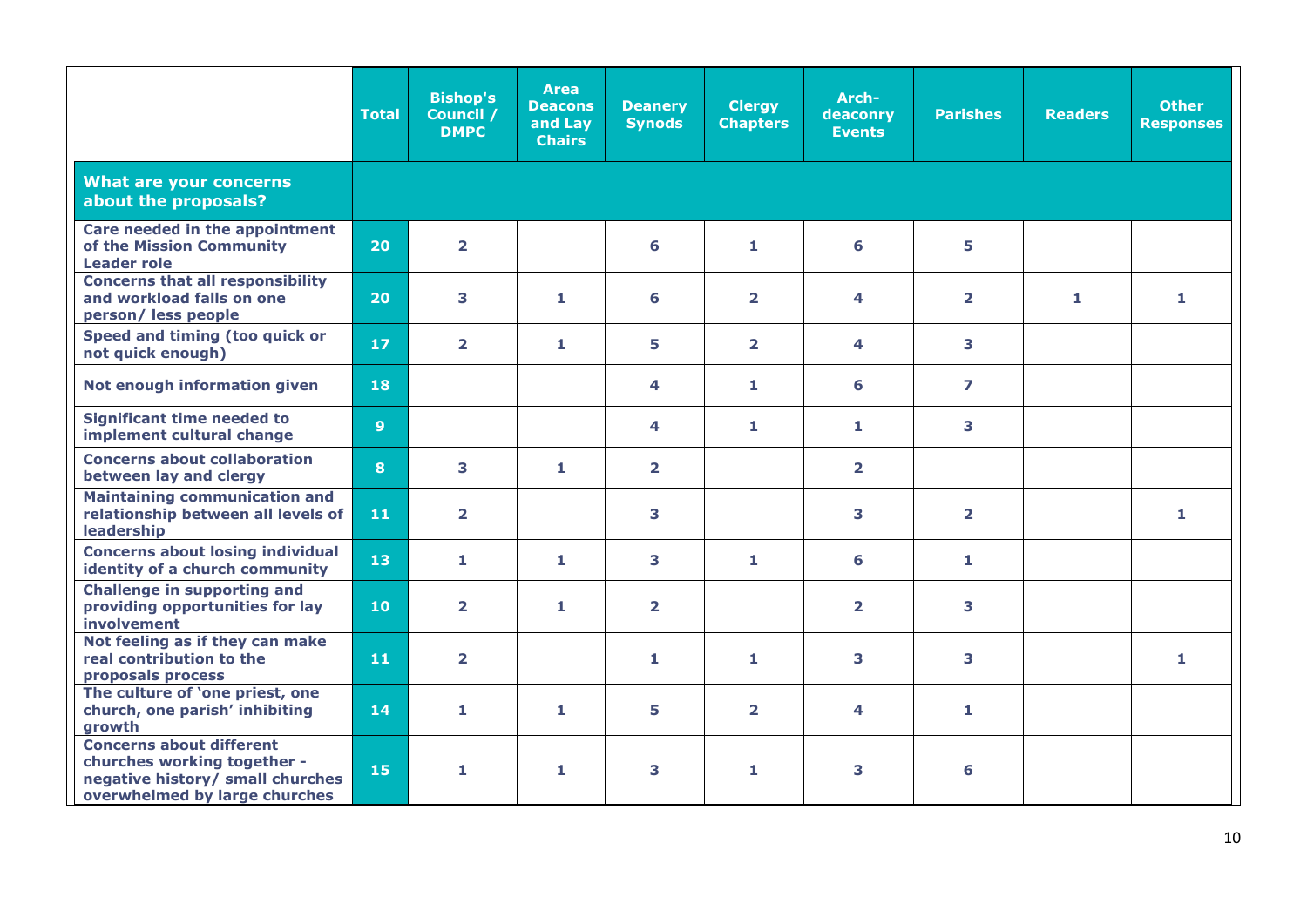|                                                                                                        | <b>Total</b>    | <b>Bishop's</b><br>Council /<br><b>DMPC</b> | <b>Area</b><br><b>Deacons</b><br>and Lay<br><b>Chairs</b> | <b>Deanery</b><br><b>Synods</b> | <b>Clergy</b><br><b>Chapters</b> | Arch-<br>deaconry<br><b>Events</b> | <b>Parishes</b> | <b>Readers</b> | <b>Other</b><br><b>Responses</b> |
|--------------------------------------------------------------------------------------------------------|-----------------|---------------------------------------------|-----------------------------------------------------------|---------------------------------|----------------------------------|------------------------------------|-----------------|----------------|----------------------------------|
| <b>What are your concerns</b><br>about the proposals?                                                  |                 |                                             |                                                           |                                 |                                  |                                    |                 |                |                                  |
| <b>Concerns about</b><br>disenfranchising, alienating or<br>losing (older) congregation                | 21              | $\overline{2}$                              | $\mathbf{1}$                                              | 5                               | $\overline{2}$                   | $\boldsymbol{9}$                   | $\overline{2}$  |                |                                  |
| <b>Concerns that the proposals are</b><br>reactive and not proactive                                   | 9 <sup>°</sup>  |                                             | $\mathbf{1}$                                              | 3                               | $\overline{\mathbf{2}}$          |                                    | 3               |                |                                  |
| <b>Concerns about engaging</b><br>with/negative attitude from<br>congregations                         | 33              |                                             | $\overline{\mathbf{2}}$                                   | 8                               | 5                                | 12                                 | 5               |                | 1                                |
| <b>Concerns about finding enough</b><br>people to fill roles                                           | 12 <sub>2</sub> |                                             |                                                           | 3                               |                                  | 6                                  | $\overline{2}$  |                | $\mathbf{1}$                     |
| Concerns about the structure,<br>boundaries and geography of the<br><b>current Mission Communities</b> | 41              | 3                                           | 4                                                         | 7                               | 4                                | 8                                  | 13              |                | $\overline{\mathbf{2}}$          |
| <b>Concerns about different</b><br>traditions working together                                         | 22              | $\overline{\mathbf{2}}$                     | 3                                                         | 5                               | 1                                | 5                                  | 6               |                |                                  |
| Concerns about the increase of<br>meetings/travel                                                      | 14              |                                             |                                                           | 1                               | $\mathbf{1}$                     | 9                                  | $\overline{2}$  | 1              |                                  |
| More transparency needed about<br>church closure/number and<br>allocation of stipendiary posts         | 48              | $\mathbf{1}$                                | $\overline{\mathbf{2}}$                                   | 8                               | 8                                | 17                                 | $12$            |                |                                  |
| <b>Fatigue and general wellbeing of</b><br>clergy and lay leaders                                      | 32 <sub>2</sub> | $\overline{\mathbf{2}}$                     | 4                                                         | $\overline{ }$                  | 5                                | 10                                 | 4               |                |                                  |
| The proposals feel inorganic/<br>bureaucratic                                                          | 13 <sub>1</sub> |                                             |                                                           | 3                               | $\overline{\mathbf{2}}$          | 1                                  | $\overline{z}$  |                |                                  |
| <b>Minimal mention of</b><br>sacraments/faith/prayer                                                   | 6               |                                             |                                                           | $\overline{2}$                  | $\mathbf{1}$                     |                                    | 3               |                |                                  |
| Minimal mention of children and<br>young people                                                        | 8               |                                             |                                                           |                                 | 1                                | 6                                  | 1.              |                |                                  |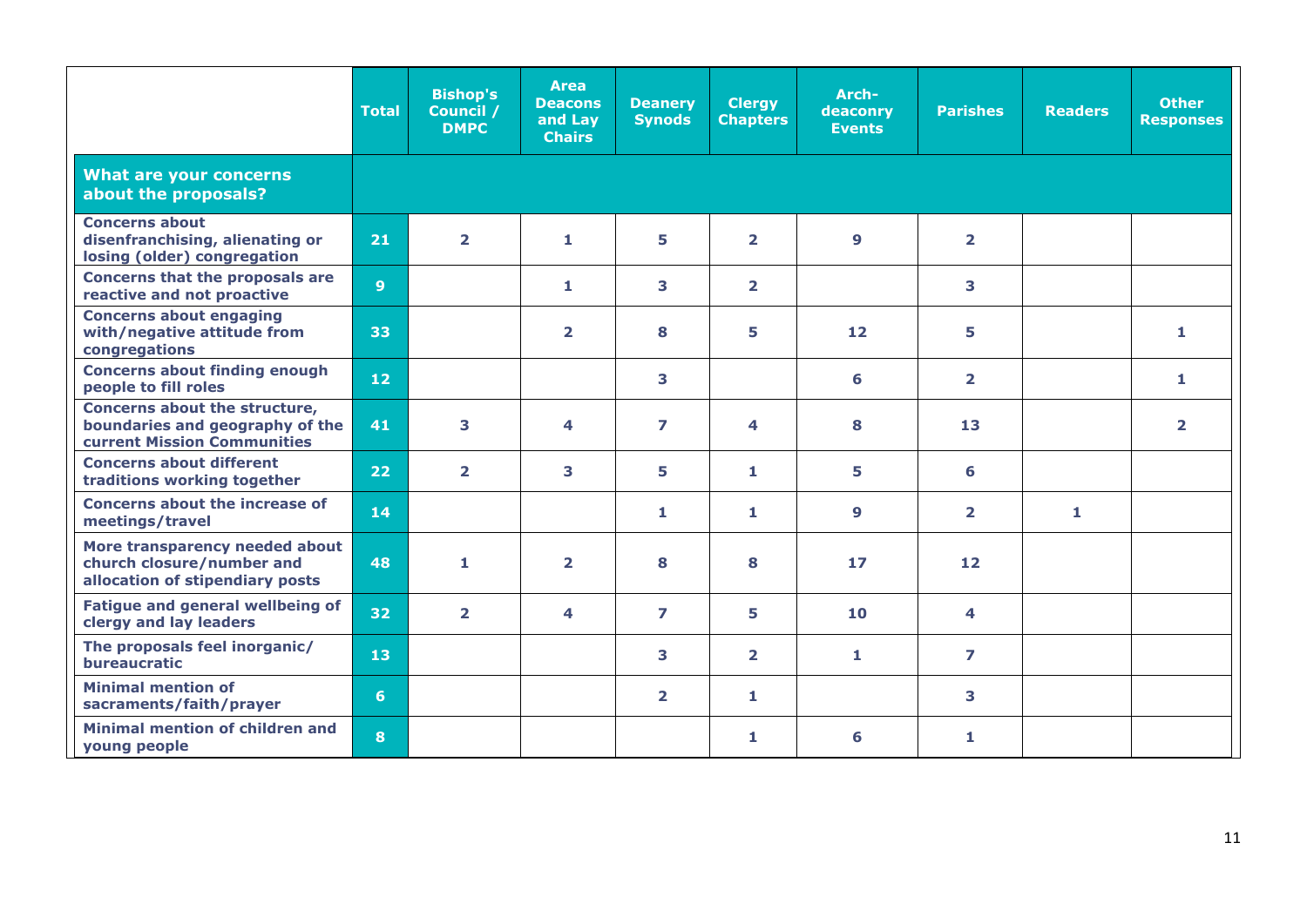|                                                                                                                                             | <b>Total</b>   | <b>Bishop's</b><br>Council /<br><b>DMPC</b> | <b>Area</b><br><b>Deacons</b><br>and Lay<br><b>Chairs</b> | <b>Deanery</b><br><b>Synods</b> | <b>Clergy</b><br><b>Chapters</b> | Arch-<br>deaconry<br><b>Events</b> | <b>Parishes</b>         | <b>Readers</b> | <b>Other</b><br><b>Responses</b> |
|---------------------------------------------------------------------------------------------------------------------------------------------|----------------|---------------------------------------------|-----------------------------------------------------------|---------------------------------|----------------------------------|------------------------------------|-------------------------|----------------|----------------------------------|
| <b>Further questions</b>                                                                                                                    |                |                                             |                                                           |                                 |                                  |                                    |                         |                |                                  |
| What will accountability and<br>governance look like?                                                                                       | 19             | $\overline{2}$                              | 1                                                         | $\mathbf{1}$                    | $\overline{2}$                   | 10                                 | 3                       |                |                                  |
| How do we engage with resistant<br>people/churches and encourage<br>positive collaboration?                                                 | 14             | 1                                           | $\overline{\mathbf{2}}$                                   | 3                               | $\mathbf{1}$                     | 5                                  | $\overline{2}$          |                |                                  |
| Will there be more information<br>about the specific roles of the<br><b>Mission Community team?</b>                                         | 29             |                                             | 1                                                         | 6                               | 3                                | 13                                 | 5.                      |                | $\mathbf{1}$                     |
| How did this work for pilot<br>deaneries/other dioceses?                                                                                    | 18             | $\overline{\mathbf{2}}$                     | 1                                                         | 6                               | $\overline{\mathbf{2}}$          | 5                                  | $\overline{2}$          |                |                                  |
| How does this relate to stepping<br>stones to faith?                                                                                        | $\overline{2}$ | 1                                           |                                                           | 1                               |                                  |                                    |                         |                |                                  |
| Is there a shorter/condensed/<br>more inspiring version of the<br>proposals in development?/ What<br>will Mission Communities look<br>like? | 25             |                                             | 3                                                         | 5                               |                                  | 13                                 | $\overline{\mathbf{2}}$ |                | $\overline{2}$                   |
| How do these proposals differ<br>from previous deanery<br>structure/benefices?                                                              | $\overline{z}$ |                                             |                                                           | 1                               | 1                                | $\mathbf{1}$                       | 4                       |                |                                  |
| How will the roles of<br>Readers/ALMs/SSMs etc change?                                                                                      | 8              |                                             | 1                                                         | 1                               | 1                                | 3                                  | $\overline{\mathbf{2}}$ |                |                                  |
| <b>How will the Mission Community</b><br>leader/ team be appointed?                                                                         | 21             |                                             |                                                           | 5                               | 4                                | 4                                  | $\overline{7}$          |                | 1.                               |
| <b>Where do new Area Deans and</b><br>deanery arrangements fit into<br>this?                                                                | $\overline{7}$ |                                             |                                                           | $\overline{2}$                  | $\mathbf{1}$                     |                                    | 4                       |                |                                  |
| Where does ecumenical work fall<br>in these plans?                                                                                          | $\overline{7}$ |                                             |                                                           | 1                               | 1                                | $\overline{2}$                     | $\overline{2}$          |                | 1                                |